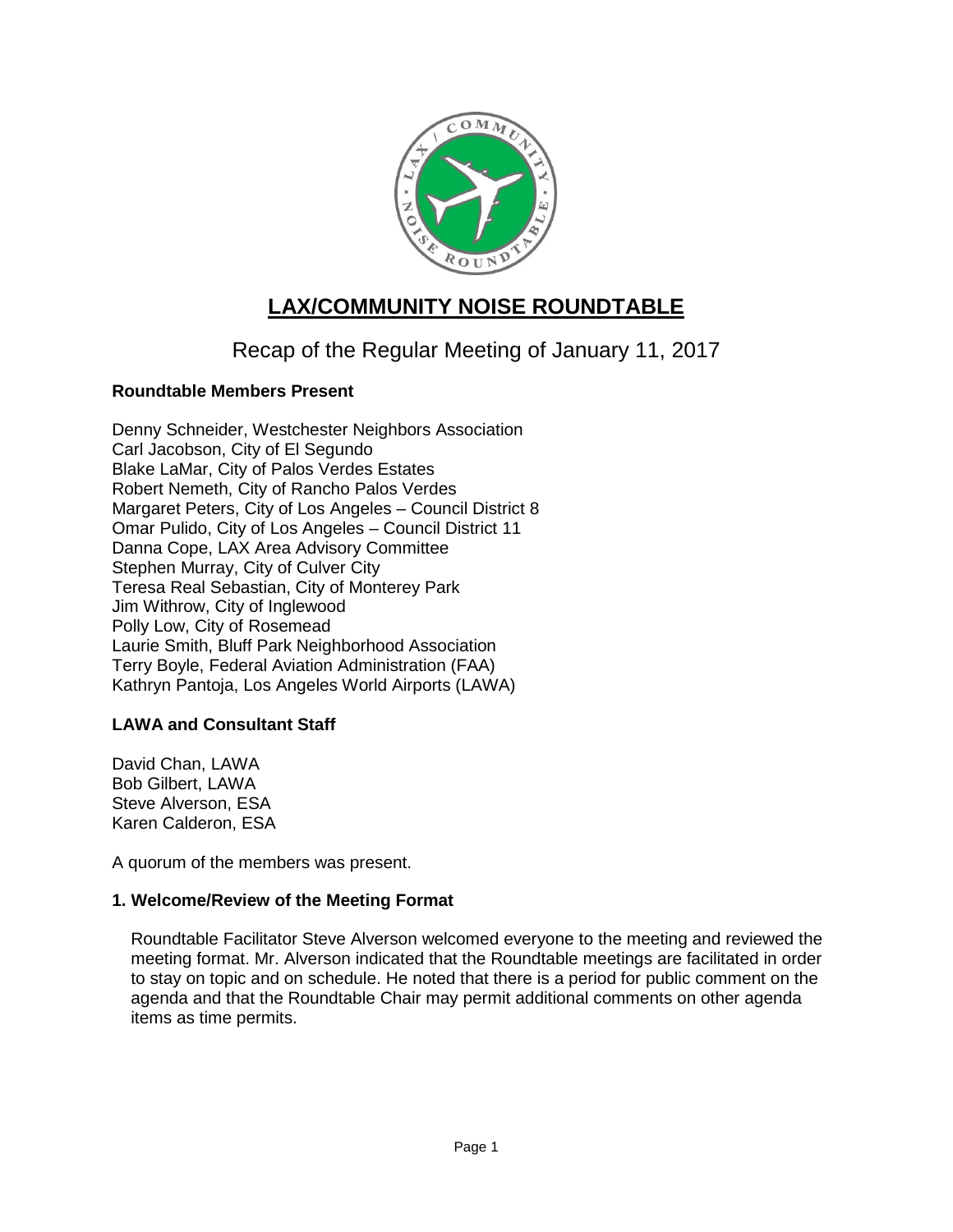## **2. Call to order, Pledge of Allegiance, and Identification of Those Present**

Roundtable Chairman Denny Schneider called the meeting to order at 7:02 p.m. PST in the Samuel Greenberg Boardroom at LAX. Member Withrow led the Roundtable members and audience in the pledge of allegiance. Roundtable members and members of the audience introduced themselves and stated their affiliations.

#### **3. Comments from the Public**

Chairman Denny Schneider opened the public comment period and asked that speakers keep their remarks to three minutes.

A resident of Santa Monica who lives near the Santa Monica VOR indicated he was attending the meeting to gather information that he can share with other residents in his community who are concerned about increased aircraft noise. The resident believes that there has been a lowering in the altitude and concentration of flights over his home recently and requested any available information regarding aircraft noise levels in his community. Chairman Schneider and LAWA staff member Kathryn Pantoja agreed to provide the resident with the existing studies and resources that are available. He asked how he could bring items to the Roundtable to consider. He was told that he could speak to Martin Ruben who was unable to attend tonight's meeting.

A resident of Santa Monica Canyon also spoke to the Roundtable about aircraft noise issues indicating that aircraft recently flew over her home at 2:15 am to 2:30 am. She stated that the nighttime runway use period was not being adhered to. LAWA staff member David Chan noted that the FAA may deviate from Over-Ocean Operations at LAX due to weather and other factors.

LAWA's Chief Development Officer, Bob Gilbert, told the Roundtable that LAWA is going to intensify its efforts to be more responsive and ensure better communication and cooperation with the Roundtable.

#### **4. Appointment/Confirmation of At-Large Members for a Two-Year Term – January 2017 to December 2018**

LAWA staff member David Chan noted that the Roundtable Bylaws require at-large members to submit a letter of interest to renew their membership every two years. He acknowledged the receipt of letters from Westchester Neighbors Association and North Westdale Neighborhood Association. Mr. Chan noted that no letters have been received from United Homeowner Association (UHA) and Ladera Heights Civic Association (LHCA). He explained that UHA representative JoAnn Williams intends to remain on the Roundtable but was unable to submit the letter in time. He added that LHCA representative Yvonne Bedford had indicated she no longer wanted to participate in the Roundtable. Chairman Schneider's recommendation to appoint and confirm the membership of Westchester Neighbors Association and North Westdale Neighborhood Association as at-large members for another two-year term was approved without objection. Chairman Schneider also suggested that the Roundtable consider renewing UHA's membership after receiving its letter.

#### **5. Consideration of Confirming the Membership/Participation Status of Non-Active Members Representing a Jurisdiction**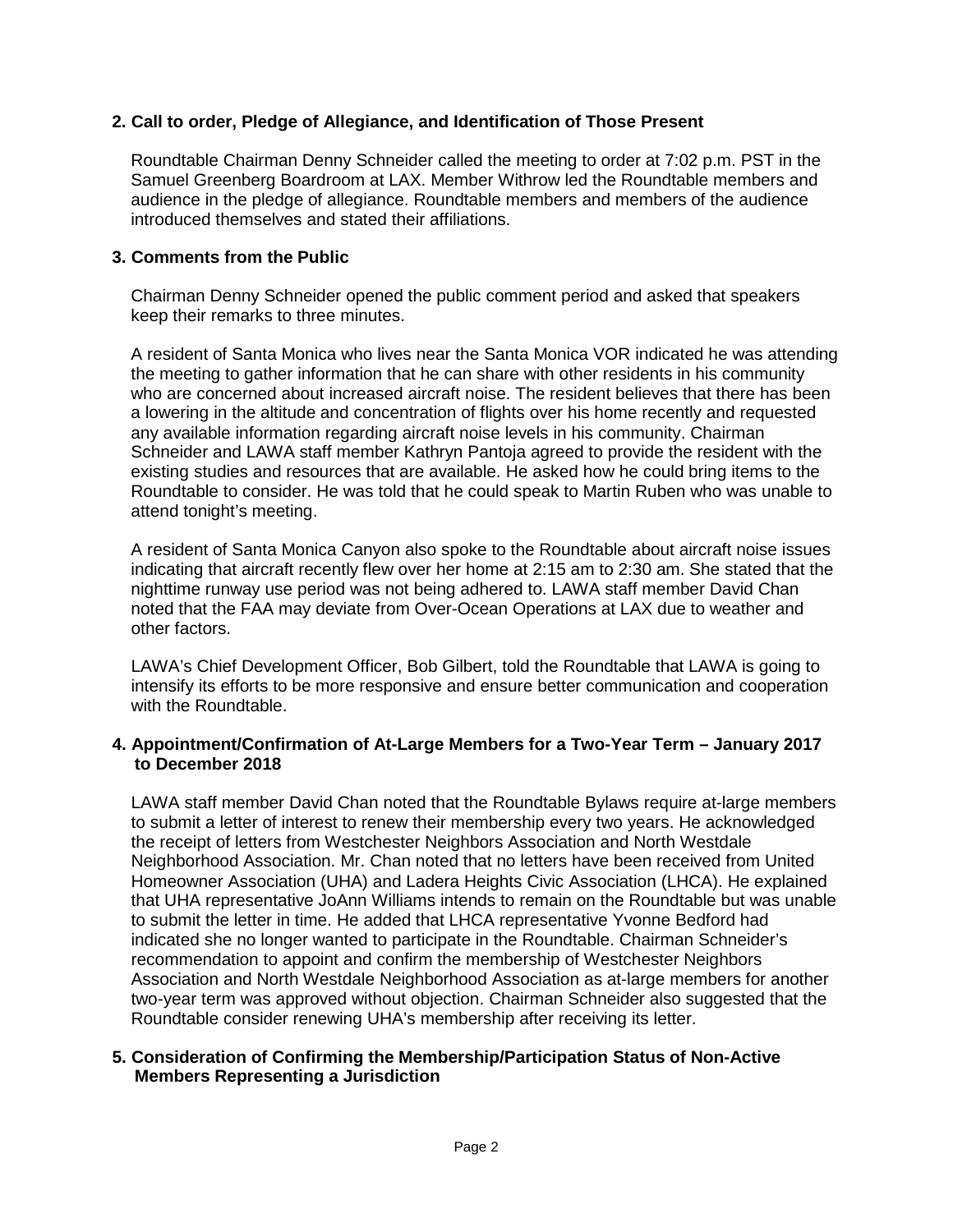LAWA staff member Kathryn Pantoja recommended that LAWA undertake a process to confirm the membership status of non-active Roundtable members that represent a jurisdiction. She noted that there is no expiration date once these members are appointed and that the roster of members is becoming long as several new members have recently been added. She noted that a long membership roster with a number of inactive members can affect the ability to have a quorum. She added that the Roundtable Bylaws require that at least 25 percent of Roundtable members from at least four separate jurisdictions to be present for a binding vote. Since there are currently 28 voting members, at least seven members need to be present to have a quorum. Ms. Pantoja noted that several long-standing members have not participated in Roundtable meetings for a number of years. Ms. Pantoja suggested sending out a letter to non-active members requesting jurisdictions who would like to continue to be members of the Roundtable appoint a representative and an alternate to attend Roundtable meetings. She added that LAWA would then perform a periodic cleanup of the membership roster every one to two years.

Member Real Sebastian recommended approving members for a two-year term and confirming their reappointment, which would take the burden off LAWA staff. The Roundtable Facilitator stated that Member Real Sebastian's suggestion would require a change to the Roundtable Bylaws. Member Cope suggested making an appointment for members and alternates because some groups do not have alternates.

Member Real Sebastian made a motion to approve LAWA's recommendation to send a letter to current non-active members to confirm their membership status and to perform this process periodically. The motion was seconded by Member Cope and unanimously passed by the Roundtable.

Chairman Schneider invited Laurie Smith, a representative from the Bluff Park Neighborhood Association, to describe her organization's interest in becoming a Roundtable member. Ms. Smith indicated that she is a long-term resident of Long Beach. She noted that in October 2016, she spoke to LAWA about nighttime departures from LAX that turn southeast around the Palos Verdes Peninsula and overfly Long Beach. Ms. Smith noted that there has been a noticeable increase in aircraft overflights over Long Beach for the past several years and particularly in 2016. She added that she is attending this Roundtable meeting to try to obtain an explanation regarding this increase and also to explain why she would like to be a member of the Roundtable. Member Real Sebastian's motion to approve the membership of the Bluff Park Neighborhood Association with Ms. Laurie Smith as its representative was seconded by Member Cope and approved unanimously by the Roundtable.

#### **6. Review/Approve Roundtable Work Program**

LAWA staff member David Chan described the changes, edits, and additions, made to the Roundtable Work Program reflecting work that was accomplished last year as well as other required updates. Mr. Chan described the edits to Sections A1, A3, A7, A10, A12, A13, C3, and C5. Mr. Chan also noted that LAWA is recommending that Work Program Items A13 and C5 be closed.

Member Real Sebastian's motion to approve the Roundtable Work Program with a revision to the language in Work Program Item A7 as follows: replace "City of Monterey Park Planning Commissioner" with "a resident, who is also a Planning Commissioner, from the City of Monterey Park" was seconded by Member Low and unanimously approved by the Roundtable.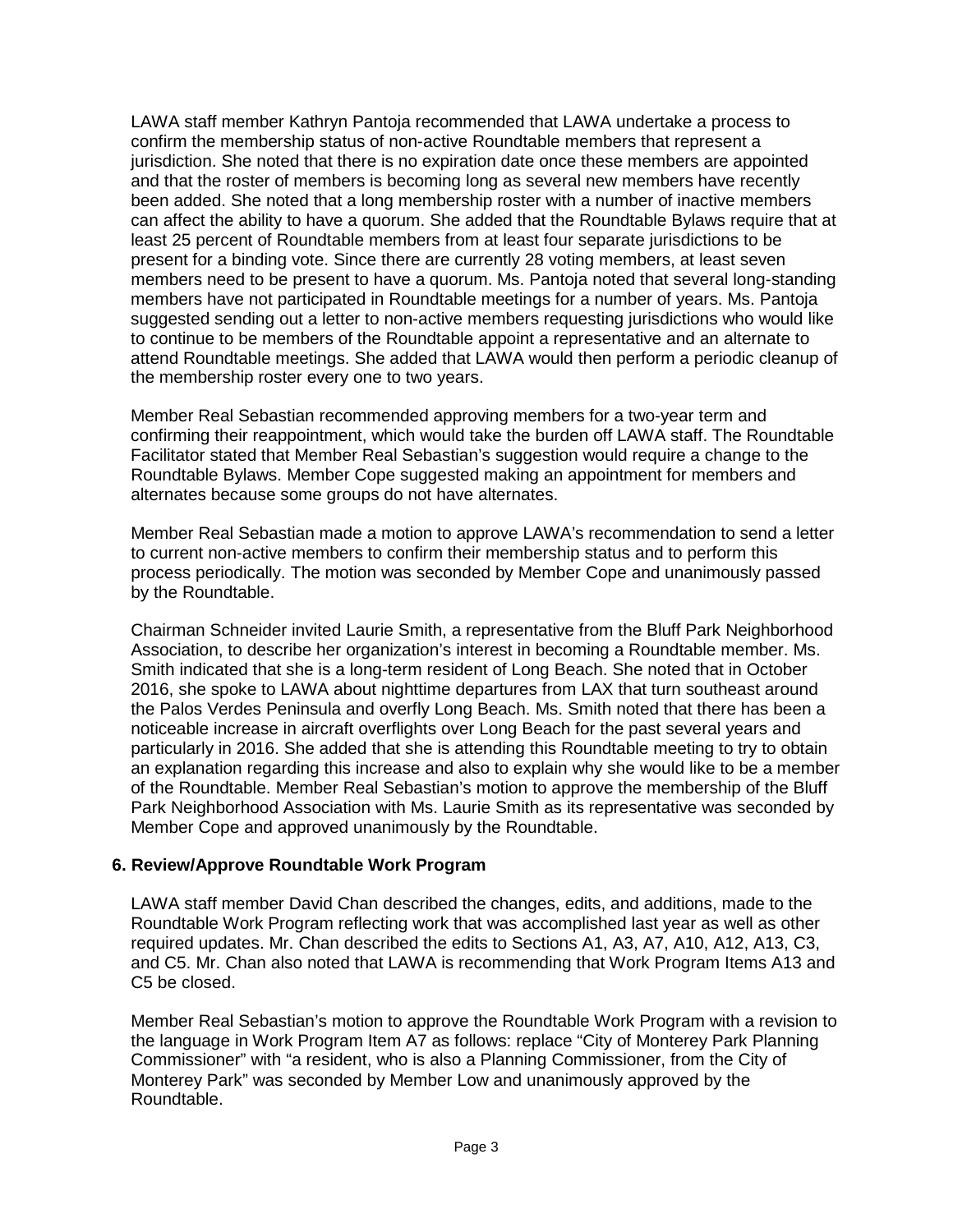The approved version of the January 2017 Roundtable Work Program can be found at [http://www.lawa.org/LAXNoiseRoundTable.aspx.](http://www.lawa.org/LAXNoiseRoundTable.aspx)

## **7. Discussion on Improving Roundtable Meeting Format**

The Roundtable facilitator recommended ways of improving the Roundtable meeting format to conduct meetings more effectively and efficiently for the Roundtable's consideration: (1) Distribute the Statistical Reports for Roundtable members to review before the meeting and ask questions during the Roundtable Member Discussion Agenda Item; (2) Prepare a written summary of current Aviation Noise News topics and distribute to the Roundtable members; and (3) Implement a meeting note taker to allow the meeting Facilitator to focus more on keeping the agenda items within their allotted time frames. The Roundtable facilitator also suggested if these initial measures did not solve the problem, the Roundtable members may wish to consider increasing meeting duration, and/or increasing meeting frequency.

Member Jacobson noted that many Roundtable members do not have time to read all of the materials before the meeting and asked if there would still be a summary presented at the Roundtable meetings that covered the most important points as that is helpful for discussion. The Roundtable facilitator responded that the recommendation is to cover the item only if asked by a Roundtable member. Member Cope added that the Roundtable Facilitator's review of the Aviation Noise News was a vital part of the discussion since he always added something interesting to the conversation. Member Real Sebastian suggested that if needed, adding time to each of the meetings instead of adding more meetings, since it takes an effort for all members to get the meeting location.

Ms. Jacqueline Hamilton, a representative from Karen Bass' office, asked the Roundtable members if they have considered having the meeting in another venue since some people find that the current location is difficult to find and parking is not easily accessible. Member Pulido suggested moving the Roundtable meetings to Council District 11's meeting room on Manchester and Lincoln. He added that this location is not too far away from the current location but would be outside of LAX and has ample parking space. Ms. Pantoja asked Mr. Pulido about the venue's availability, AV equipment, microphones/sound system, and other logistics. Mr. Pulido noted that the room does not have a sound system and agreed to do further research on the meeting room and report back at the next meeting. Members also discussed how moving the Roundtable meetings away from the airport may affect getting airline representative attendance.

The Roundtable facilitator reminded the Roundtable members that the current topic was about revising the Roundtable meeting's format and not about changing the meeting venue, although that topic could be discussed at a future Roundtable meeting if the members wished to do so.

Member Real Sebastian motion to put the Statistical Reports and Aviation Noise News on the agenda as a consent-like item and requested the meeting materials be sent to members at least 48 hours in advance was seconded by Member LaMar and was unanimously approved by the Roundtable. LAWA representative Pantoja indicated that LAWA is committed to getting the meeting materials to the members on a more timely basis. Member Cope requested printed copies of the materials be provided at the Roundtable meetings as well.

## **8. Roundtable Member Discussion**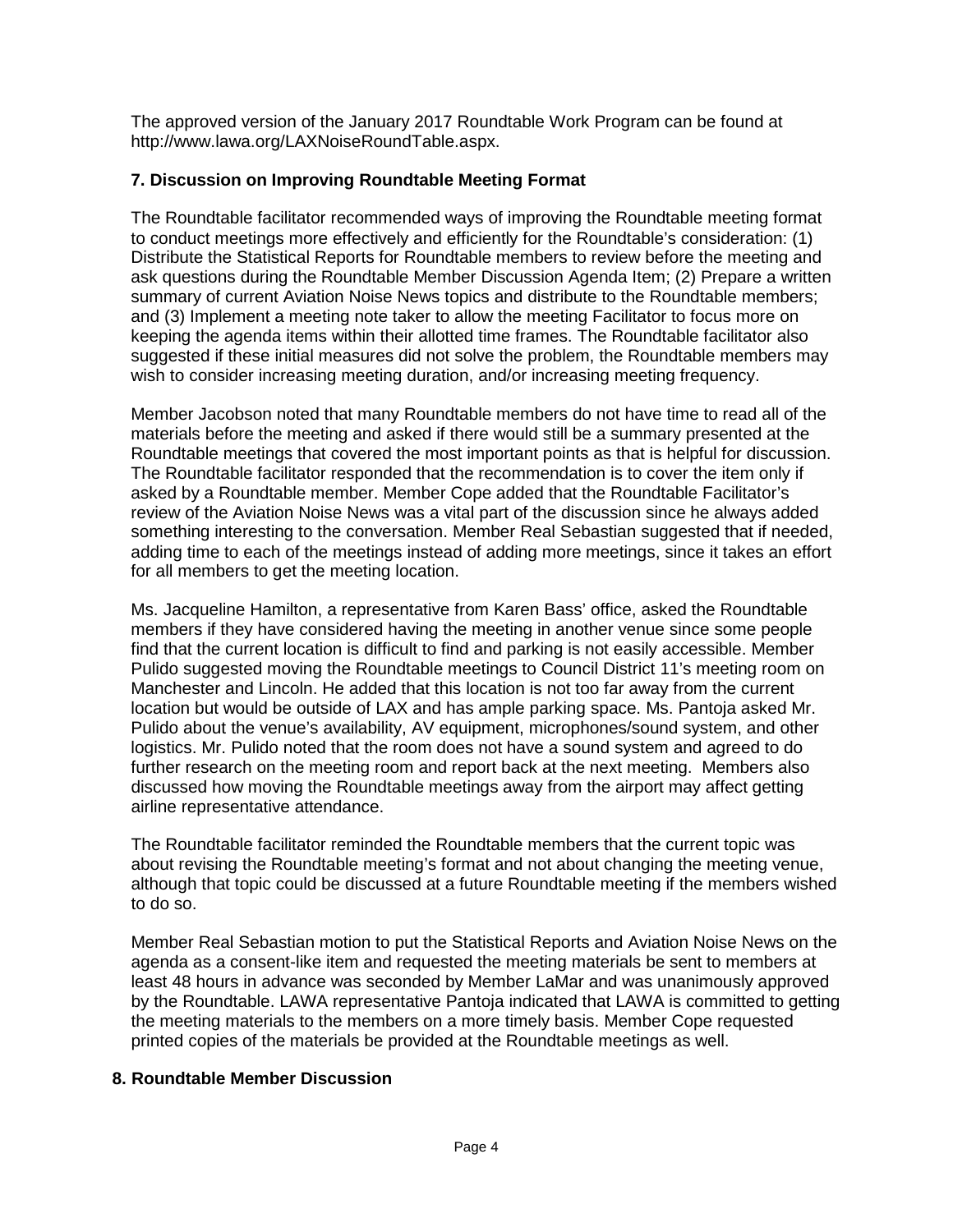Chairman Schneider noted that in the Statistical Update on LAX Aircraft Operations included 34 non-conforming east departures for the month of November 2016, which is a large increase from previous months. The FAA's LAX Air Traffic Control Tower representative Terry Boyle noted that the runway (25R) has been shortened and that may have been a contributing factor to this increase. LAWA representative Pantoja also noted that this was a worst-case scenario given the shortened runway and rainy/windy weather during that timeframe, which forced aircraft to takeoff to the east. Ms. Pantoja also noted that many airlines are already reducing their payloads in order to safely to depart to the west with the shortened runway so when the easterly winds increase, they have little choice but to depart east.

Member Smith noted that most of the non-conforming flights were international airlines and wanted to know what could be done to make international airlines more conforming. Chairman Schneider noted that a number of countries do not let planes land during the nighttime, which may mean that they must depart the U.S. at night to arrive at their destination in the daytime. A member noted that the FAA has already told LAWA that they cannot control the time flights depart. Member Smith suggested the Roundtable members talk to their respective representatives in Congress about these issues. Mr. Alverson noted that in 1990 Congress passed the Aircraft Noise and Capacity Act (ANCA), which phased out the noisiest aircraft. He added that in exchange for phasing out these aircraft, Congress severely limited an airport proprietor's ability to restrict aircraft operations. He noted that LAWA attempted to place restrictions on east departures at night through a 14 CFR Part 161 Study, but the request was denied by the FAA.

Member Smith noted that ANCA is outdated and it needs to be changed. She suggested that with the implementation of the SoCal Metroplex, the airlines are going to save a lot of money and that can be used as leverage to get them to comply with more stringent noise standards. Member Pulido noted that if airlines are going to use more fuel they wouldn't necessarily save money.

Ms. Hamilton noted that she believes talking to Congressional representatives is very important. She suggested that the Roundtable write Congresswoman Bass a very specific letter that states the exact legislation the Roundtable is seeking (e.g., give LAWA more authority in limiting nighttime flights). The Roundtable facilitator told Roundtable members that since this issue is of general interest to the Roundtable, they could decide to put it on the agenda to discuss at a future meeting.

Ms. Kathryn Pantoja noted that foreign carriers were departing east more often than domestic carriers because they fly more transpacific routes, which means they have to carry the most fuel, and heavier aircraft are most affected by a tailwind. In addition, Ms. Pantoja noted that airlines do not want to depart to the east because it is more costly; departing to the east with mild easterly wind conditions is something that the airlines have to do in order to operate safely. She noted that LAWA request airlines to fill out a form when they depart east to provide detailed information about each flight and an explanation of why it occurred.

Member Pulido suggested that the Roundtable needs to be strategic in the way it uses its capital with Congress and was unsure about expending all of it on this infrequently occurring issue when there are other issues such as SoCal Metroplex.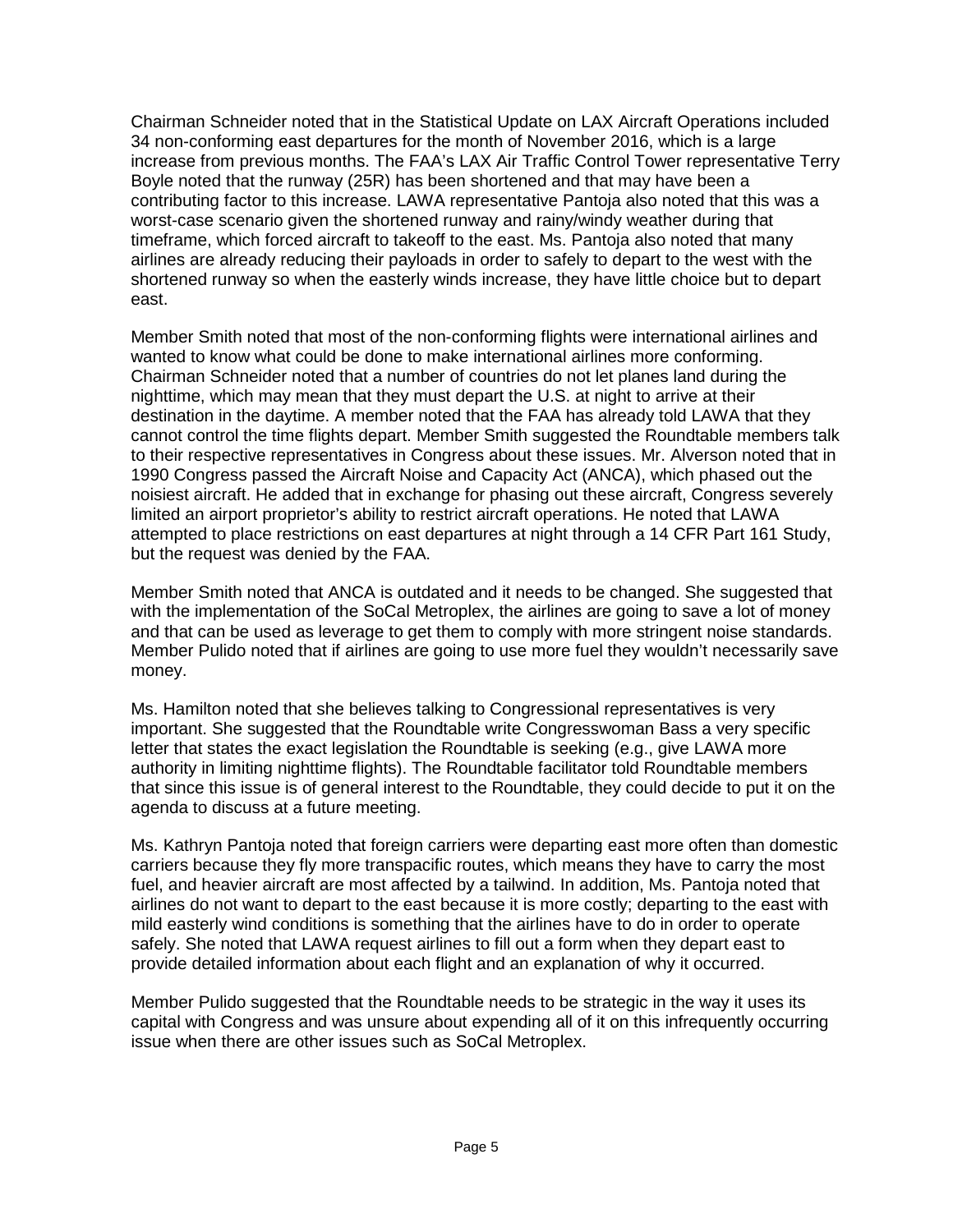Ms. Hamilton noted that the FAA was adhering to the federal law. She added that the problem is that the current law does not reflect the issues that the Roundtable wants to address.

Member Real Sebastian then made a request to, at the earliest time possible, add an agenda item to discuss a procedure that would bring aircraft noise issues to higher elected officials when needed.

## **9. Formal Action Items and Other Requests**

## **Formal Actions Taken**

Chairman Denny Schneider's recommendation to appoint and confirm the membership of Westchester Neighbors Association and North Westdale Neighborhood Association as atlarge members for a two-year term was approved without objection.

Member Real Sebastian's motion to accept LAWA's recommendation to send a letter to current non-active members to confirm their membership status and to perform this process periodically was seconded by Member Cope and unanimously passed by the Roundtable.

Member Real Sebastian's motion to approve the membership of Bluff Park Neighborhood Association with Laurie Smith as its representative was seconded by Member Cope and approved unanimously by the Roundtable.

Member Real Sebastian's motion to approve the Roundtable Work Program with a revision to the language in Work Program Item A7 as follows: replace "City of Monterey Park Planning Commissioner" with "a resident, who is also a Planning Commissioner, from the City of Monterey Park" was seconded by Member Low and unanimously approved by the Roundtable.

Member Real Sebastian's motion to improve the Roundtable's meeting format by adopting the Roundtable Facilitator's recommendations to put the Statistical Update on Aircraft Operations and Aviation Noise News items in a consent-like item was seconded by member LaMar and unanimously approved by the Roundtable.

## **Other Items**

Member Real Sebastian suggested that the Roundtable review and revise the Roundtable Bylaws to establish a length of time for the membership term that would require all members to reaffirm their continued participation for another term.

Members of the Roundtable discussed exploring options for other meeting venues with easier public access and larger room capacity for the Roundtable's bimonthly meetings. Member Pulido offered to investigate using Council District 11's meeting room as a potential alternative venue.

Member LaMar requested that LAWA provide a large countdown clock or timer that is visible to speakers at the podium so that they can see when their allotted time is running out.